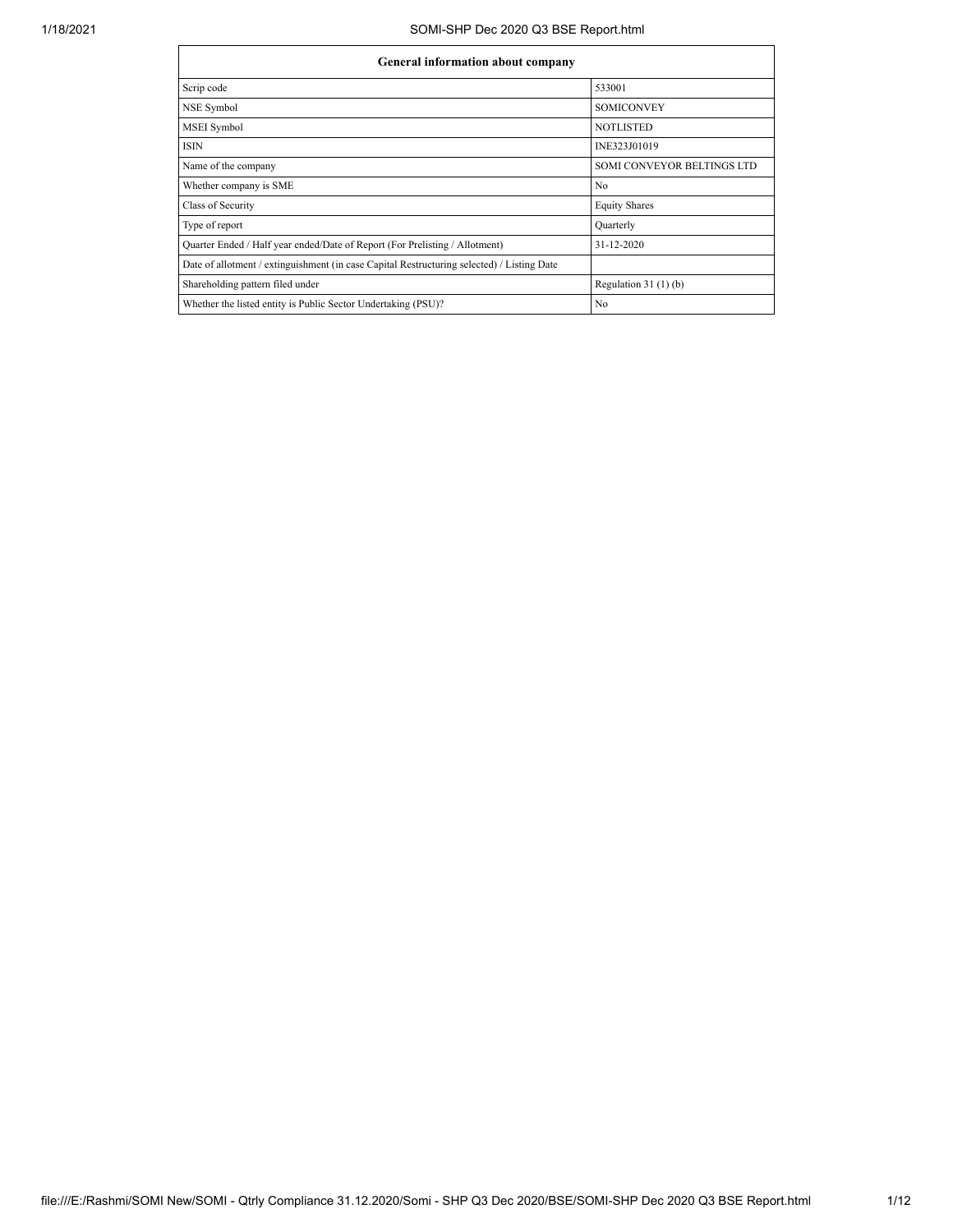|                | <b>Declaration</b>                                                                        |                |                                |                       |                             |  |  |  |  |  |  |  |  |  |
|----------------|-------------------------------------------------------------------------------------------|----------------|--------------------------------|-----------------------|-----------------------------|--|--|--|--|--|--|--|--|--|
| Sr.<br>No.     | Particular                                                                                | Yes/No         | Promoter and<br>Promoter Group | Public<br>shareholder | Non Promoter-<br>Non Public |  |  |  |  |  |  |  |  |  |
| $\mathbf{1}$   | Whether the Listed Entity has issued any partly paid up shares?                           | N <sub>0</sub> | N <sub>0</sub>                 | N <sub>0</sub>        | N <sub>0</sub>              |  |  |  |  |  |  |  |  |  |
| $\overline{2}$ | Whether the Listed Entity has issued any Convertible Securities<br>9                      | N <sub>0</sub> | N <sub>0</sub>                 | No                    | N <sub>0</sub>              |  |  |  |  |  |  |  |  |  |
| $\overline{3}$ | Whether the Listed Entity has issued any Warrants?                                        | N <sub>0</sub> | N <sub>0</sub>                 | N <sub>0</sub>        | N <sub>0</sub>              |  |  |  |  |  |  |  |  |  |
| $\overline{4}$ | Whether the Listed Entity has any shares against which<br>depository receipts are issued? | N <sub>0</sub> | N <sub>0</sub>                 | N <sub>0</sub>        | N <sub>0</sub>              |  |  |  |  |  |  |  |  |  |
| 5              | Whether the Listed Entity has any shares in locked-in?                                    | N <sub>0</sub> | N <sub>0</sub>                 | N <sub>0</sub>        | N <sub>0</sub>              |  |  |  |  |  |  |  |  |  |
| 6              | Whether any shares held by promoters are pledge or otherwise<br>encumbered?               | N <sub>0</sub> | N <sub>0</sub>                 |                       |                             |  |  |  |  |  |  |  |  |  |
| $\overline{7}$ | Whether company has equity shares with differential voting<br>rights?                     | N <sub>0</sub> | N <sub>0</sub>                 | N <sub>0</sub>        | N <sub>0</sub>              |  |  |  |  |  |  |  |  |  |
| 8              | Whether the listed entity has any significant beneficial owner?                           | Yes            |                                |                       |                             |  |  |  |  |  |  |  |  |  |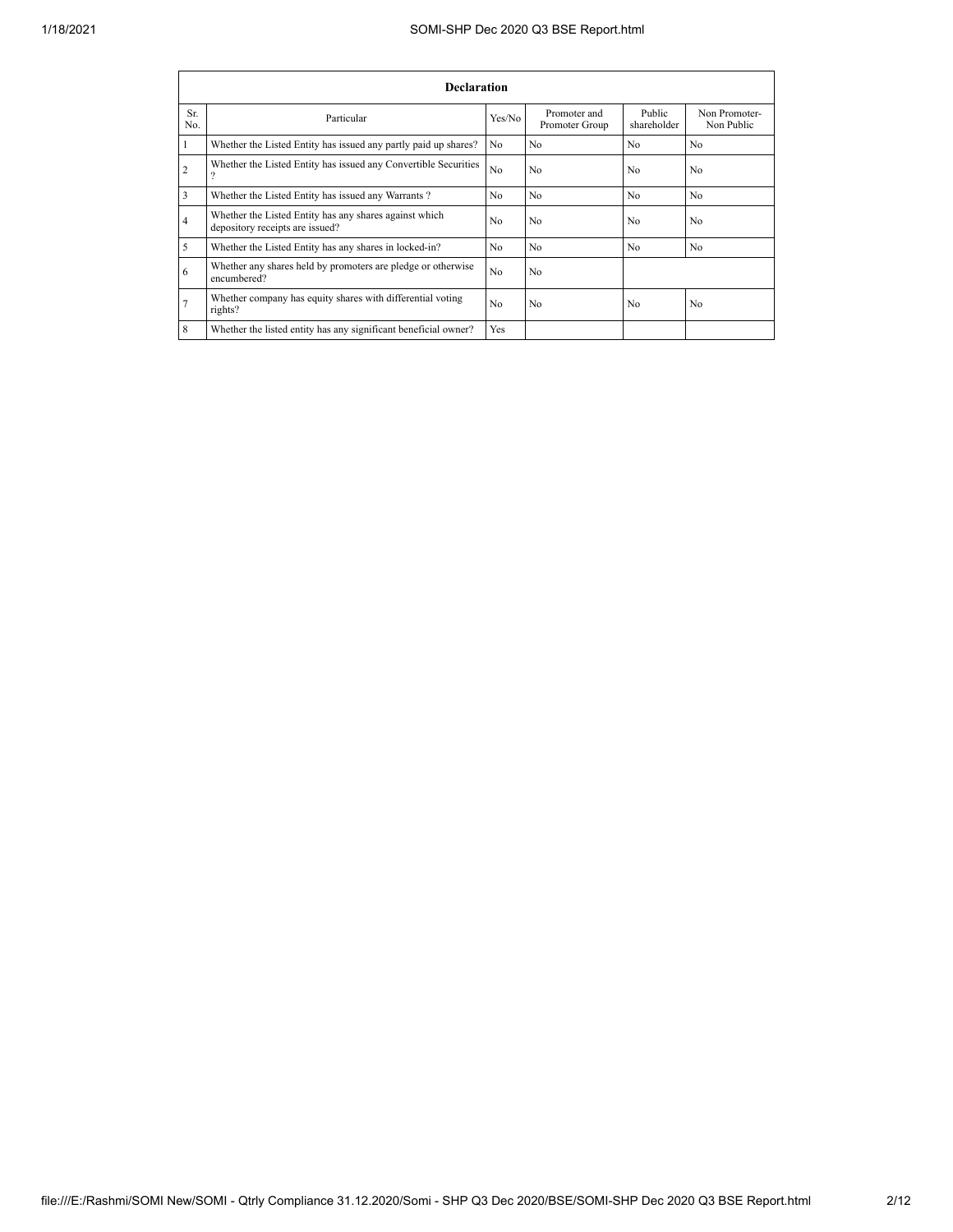|                    |                                           |                |                     |                             |                          |                                            | Table I - Summary Statement holding of specified securities                                                         |                                                                  |               |          |                     |
|--------------------|-------------------------------------------|----------------|---------------------|-----------------------------|--------------------------|--------------------------------------------|---------------------------------------------------------------------------------------------------------------------|------------------------------------------------------------------|---------------|----------|---------------------|
|                    | Category<br>of<br>shareholder<br>(II)     | Nos. Of        | No of<br>fully paid | No. Of<br>Partly<br>paid-up | No. Of<br>shares         | Total nos.<br>shares                       | Shareholding as a<br>% of total no of<br>shares (calculated<br>as per SCRR,<br>1957) (VIII) As a<br>% of $(A+B+C2)$ | Number of Voting Rights held in each<br>class of securities (IX) |               |          |                     |
| Category<br>$($ I) |                                           | shareholders   | up equity           | equity                      | underlying<br>Depository | held (VII)<br>$= (IV) +$<br>$(V)$ + $(VI)$ |                                                                                                                     | No of Voting (XIV) Rights                                        |               |          | Total as a          |
|                    |                                           | (III)          | shares<br>held (IV) | shares<br>held<br>(V)       | Receipts<br>(VI)         |                                            |                                                                                                                     | Class eg:<br>X                                                   | Class<br>eg:y | Total    | $%$ of<br>$(A+B+C)$ |
| (A)                | Promoter<br>&<br>Promoter<br>Group        | $\overline{7}$ | 6955787             |                             |                          | 6955787                                    | 59.05                                                                                                               | 6955787                                                          |               | 6955787  | 59.05               |
| (B)                | Public                                    | 4114           | 4823869             |                             |                          | 4823869                                    | 40.95                                                                                                               | 4823869                                                          |               | 4823869  | 40.95               |
| (C)                | Non<br>Promoter-<br>Non Public            |                |                     |                             |                          |                                            |                                                                                                                     |                                                                  |               |          |                     |
| (C1)               | <b>Shares</b><br>underlying<br><b>DRs</b> |                |                     |                             |                          |                                            |                                                                                                                     |                                                                  |               |          |                     |
| (C2)               | Shares held<br>by<br>Employee<br>Trusts   |                |                     |                             |                          |                                            |                                                                                                                     |                                                                  |               |          |                     |
|                    | Total                                     | 4121           | 11779656            |                             |                          | 11779656                                   | 100                                                                                                                 | 11779656                                                         |               | 11779656 | 100                 |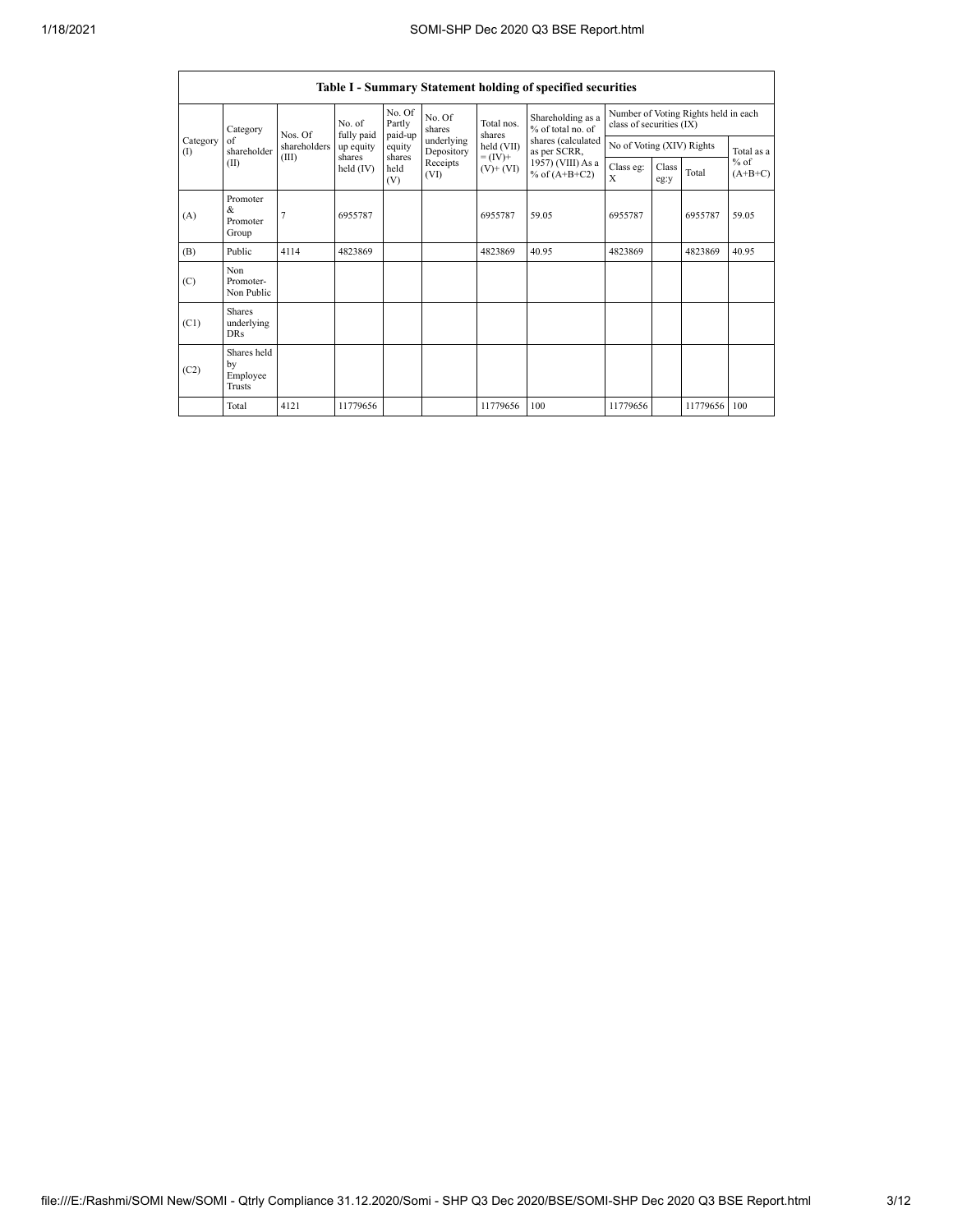|                 | Table I - Summary Statement holding of specified securities |                                               |                                       |                                                           |                                                                                            |                                        |                                                  |                                                                               |                                                         |                                       |  |  |  |  |
|-----------------|-------------------------------------------------------------|-----------------------------------------------|---------------------------------------|-----------------------------------------------------------|--------------------------------------------------------------------------------------------|----------------------------------------|--------------------------------------------------|-------------------------------------------------------------------------------|---------------------------------------------------------|---------------------------------------|--|--|--|--|
| Category<br>(1) | Category<br>of                                              | No. Of<br>Shares<br>Underlying<br>Outstanding | No. of<br><b>Shares</b><br>Underlying | No. Of Shares<br>Underlying<br>Outstanding<br>convertible | Shareholding, as a %<br>assuming full<br>conversion of<br>convertible securities (         | Number of<br>Locked in<br>shares (XII) |                                                  | Number of<br><b>Shares</b><br>pledged or<br>otherwise<br>encumbered<br>(XIII) |                                                         | Number of<br>equity shares<br>held in |  |  |  |  |
|                 | shareholder<br>(II)                                         | convertible<br>securities<br>(X)              | Outstanding<br>Warrants<br>$(X_i)$    | securities and<br>No. Of<br>Warrants (Xi)<br>(a)          | as a percentage of<br>diluted share capital)<br>$(XI) = (VII)+(X) As a %$<br>of $(A+B+C2)$ | No.<br>(a)                             | As a<br>$%$ of<br>total<br>Shares<br>held<br>(b) | No.<br>(a)                                                                    | As a<br>$%$ of<br>total<br><b>Shares</b><br>held<br>(b) | dematerialized<br>form $(XIV)$        |  |  |  |  |
| (A)             | Promoter<br>&<br>Promoter<br>Group                          |                                               |                                       |                                                           | 59.05                                                                                      |                                        |                                                  |                                                                               |                                                         | 6955787                               |  |  |  |  |
| (B)             | Public                                                      |                                               |                                       |                                                           | 40.95                                                                                      |                                        |                                                  |                                                                               |                                                         | 4001859                               |  |  |  |  |
| (C)             | Non<br>Promoter-<br>Non Public                              |                                               |                                       |                                                           |                                                                                            |                                        |                                                  |                                                                               |                                                         |                                       |  |  |  |  |
| (C1)            | Shares<br>underlying<br><b>DRs</b>                          |                                               |                                       |                                                           |                                                                                            |                                        |                                                  |                                                                               |                                                         |                                       |  |  |  |  |
| (C2)            | Shares held<br>by<br>Employee<br>Trusts                     |                                               |                                       |                                                           |                                                                                            |                                        |                                                  |                                                                               |                                                         |                                       |  |  |  |  |
|                 | Total                                                       |                                               |                                       |                                                           | 100                                                                                        |                                        |                                                  |                                                                               |                                                         | 10957646                              |  |  |  |  |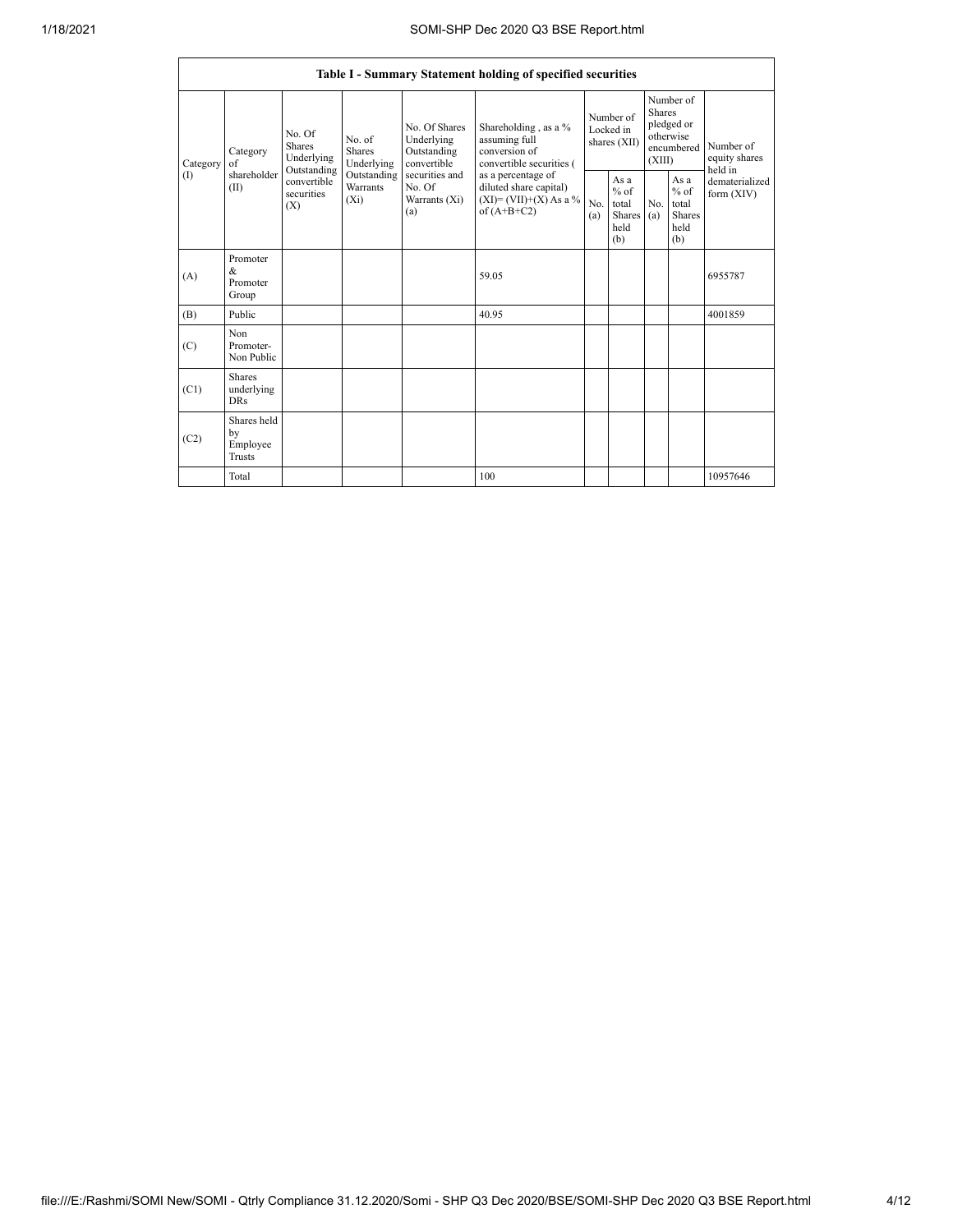|                                                                                                | Table II - Statement showing shareholding pattern of the Promoter and Promoter Group                                |                                                                              |                                   |                                 |                                    |                             |                                                      |                           |               |                                      |                                 |  |  |  |
|------------------------------------------------------------------------------------------------|---------------------------------------------------------------------------------------------------------------------|------------------------------------------------------------------------------|-----------------------------------|---------------------------------|------------------------------------|-----------------------------|------------------------------------------------------|---------------------------|---------------|--------------------------------------|---------------------------------|--|--|--|
|                                                                                                |                                                                                                                     |                                                                              |                                   | No.<br>Of                       | No. Of                             | Total nos.                  | Shareholding<br>as a % of                            | class of securities (IX)  |               | Number of Voting Rights held in each |                                 |  |  |  |
| Sr.                                                                                            | Category &<br>Name of the                                                                                           | Nos. Of<br>shareholders                                                      | No. of<br>fully paid<br>up equity | Partly<br>paid-<br>up           | shares<br>underlying<br>Depository | shares<br>held<br>$(VII) =$ | total no. of<br>shares<br>(calculated as             | No of Voting (XIV) Rights |               |                                      | Total<br>as a %                 |  |  |  |
|                                                                                                | Shareholders (I)                                                                                                    | (III)                                                                        | shares<br>held (IV)               | equity<br>shares<br>held<br>(V) | Receipts<br>(VI)                   | $(IV)+$<br>$(V)+(VI)$       | per SCRR,<br>1957) (VIII)<br>As a % of<br>$(A+B+C2)$ | Class eg:<br>X            | Class<br>eg:y | Total                                | of<br>Total<br>Voting<br>rights |  |  |  |
| А                                                                                              | Table II - Statement showing shareholding pattern of the Promoter and Promoter Group                                |                                                                              |                                   |                                 |                                    |                             |                                                      |                           |               |                                      |                                 |  |  |  |
| (1)                                                                                            | Indian                                                                                                              |                                                                              |                                   |                                 |                                    |                             |                                                      |                           |               |                                      |                                 |  |  |  |
| (a)                                                                                            | Individuals/Hindu<br>undivided Family                                                                               | $\overline{\mathcal{I}}$                                                     | 6955787                           |                                 |                                    | 6955787                     | 59.05                                                | 6955787                   |               | 6955787                              | 59.05                           |  |  |  |
| Sub-Total<br>(A)(1)                                                                            |                                                                                                                     | $\overline{7}$                                                               | 6955787                           |                                 |                                    | 6955787                     | 59.05                                                | 6955787                   |               | 6955787                              | 59.05                           |  |  |  |
| (2)                                                                                            | Foreign                                                                                                             |                                                                              |                                   |                                 |                                    |                             |                                                      |                           |               |                                      |                                 |  |  |  |
| Total<br>Shareholding<br>of Promoter<br>and<br>Promoter<br>Group $(A)=$<br>$(A)(1)+(A)$<br>(2) |                                                                                                                     | $\overline{7}$                                                               | 6955787                           |                                 |                                    | 6955787                     | 59.05                                                | 6955787                   |               | 6955787                              | 59.05                           |  |  |  |
| B                                                                                              |                                                                                                                     | Table III - Statement showing shareholding pattern of the Public shareholder |                                   |                                 |                                    |                             |                                                      |                           |               |                                      |                                 |  |  |  |
| (1)                                                                                            | Institutions                                                                                                        |                                                                              |                                   |                                 |                                    |                             |                                                      |                           |               |                                      |                                 |  |  |  |
| (3)                                                                                            | Non-institutions                                                                                                    |                                                                              |                                   |                                 |                                    |                             |                                                      |                           |               |                                      |                                 |  |  |  |
| (a(i))                                                                                         | Individuals -<br>i.Individual<br>shareholders<br>holding nominal<br>share capital up<br>to Rs. 2 lakhs.             | 3839                                                                         | 1976156                           |                                 |                                    | 1976156                     | 16.78                                                | 1976156                   |               | 1976156                              | 16.78                           |  |  |  |
| (a(ii))                                                                                        | Individuals - ii.<br>Individual<br>shareholders<br>holding nominal<br>share capital in<br>excess of Rs. 2<br>lakhs. | $\overline{4}$                                                               | 505169                            |                                 |                                    | 505169                      | 4.29                                                 | 505169                    |               | 505169                               | 4.29                            |  |  |  |
| (e)                                                                                            | Any Other<br>(specify)                                                                                              | 271                                                                          | 2342544                           |                                 |                                    | 2342544                     | 19.89                                                | 2342544                   |               | 2342544                              | 19.89                           |  |  |  |
| Sub-Total<br>(B)(3)                                                                            |                                                                                                                     | 4114                                                                         | 4823869                           |                                 |                                    | 4823869                     | 40.95                                                | 4823869                   |               | 4823869                              | 40.95                           |  |  |  |
| <b>Total Public</b><br>Shareholding<br>$(B)= (B)(1) +$<br>$(B)(2)+(B)$<br>(3)                  |                                                                                                                     | 4114                                                                         | 4823869                           |                                 |                                    | 4823869                     | 40.95                                                | 4823869                   |               | 4823869                              | 40.95                           |  |  |  |
| $\mathbf C$                                                                                    | Table IV - Statement showing shareholding pattern of the Non Promoter- Non Public shareholder                       |                                                                              |                                   |                                 |                                    |                             |                                                      |                           |               |                                      |                                 |  |  |  |
| Total (<br>$A+B+C2$ )                                                                          |                                                                                                                     | 4121                                                                         | 11779656                          |                                 |                                    | 11779656                    | 100                                                  | 11779656                  |               | 11779656                             | 100                             |  |  |  |
| Total<br>$(A+B+C)$                                                                             |                                                                                                                     | 4121                                                                         | 11779656                          |                                 |                                    | 11779656                    | 100                                                  | 11779656                  |               | 11779656                             | 100                             |  |  |  |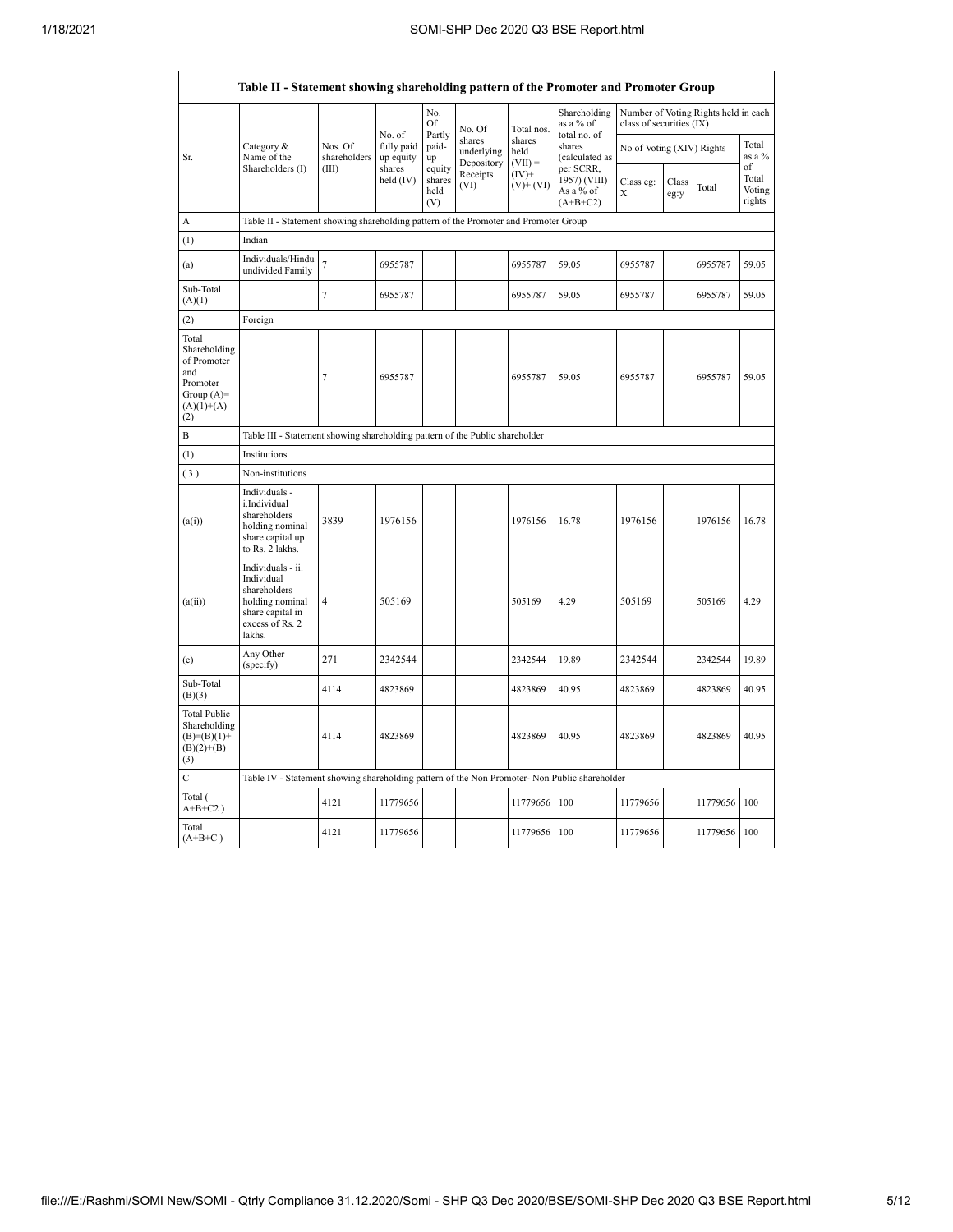$\Gamma$ 

 $\overline{\phantom{a}}$ 

| Table II - Statement showing shareholding pattern of the Promoter and Promoter Group    |                                                      |                                                                                      |                                                           |                                                                                               |            |                                                  |            |                                                                               |                                       |  |  |  |  |  |
|-----------------------------------------------------------------------------------------|------------------------------------------------------|--------------------------------------------------------------------------------------|-----------------------------------------------------------|-----------------------------------------------------------------------------------------------|------------|--------------------------------------------------|------------|-------------------------------------------------------------------------------|---------------------------------------|--|--|--|--|--|
| Sr.                                                                                     | No. Of<br><b>Shares</b><br>Underlying<br>Outstanding | No. of<br><b>Shares</b><br>Underlying                                                | No. Of Shares<br>Underlying<br>Outstanding<br>convertible | Shareholding, as a %<br>assuming full conversion of<br>convertible securities (as a           |            | Number of<br>Locked in<br>shares (XII)           |            | Number of<br><b>Shares</b><br>pledged or<br>otherwise<br>encumbered<br>(XIII) | Number of<br>equity shares<br>held in |  |  |  |  |  |
|                                                                                         | convertible<br>securities<br>(X)                     | Outstanding<br>Warrants<br>$(X_i)$                                                   | securities and<br>No. Of Warrants<br>(Xi)(a)              | percentage of diluted share<br>capital) $(XI) = (VII)+(X) As$<br>a % of $(A+B+C2)$            | No.<br>(a) | As a<br>$%$ of<br>total<br>Shares<br>held<br>(b) | No.<br>(a) | As a<br>$%$ of<br>total<br>Shares<br>held<br>(b)                              | dematerialized<br>form (XIV)          |  |  |  |  |  |
| A                                                                                       |                                                      | Table II - Statement showing shareholding pattern of the Promoter and Promoter Group |                                                           |                                                                                               |            |                                                  |            |                                                                               |                                       |  |  |  |  |  |
| (1)                                                                                     | Indian                                               |                                                                                      |                                                           |                                                                                               |            |                                                  |            |                                                                               |                                       |  |  |  |  |  |
| (a)                                                                                     |                                                      |                                                                                      |                                                           | 59.05                                                                                         |            |                                                  |            |                                                                               | 6955787                               |  |  |  |  |  |
| Sub-Total (A)<br>(1)                                                                    |                                                      |                                                                                      |                                                           | 59.05                                                                                         |            |                                                  |            |                                                                               | 6955787                               |  |  |  |  |  |
| (2)                                                                                     | Foreign                                              |                                                                                      |                                                           |                                                                                               |            |                                                  |            |                                                                               |                                       |  |  |  |  |  |
| Total<br>Shareholding<br>of Promoter<br>and Promoter<br>Group $(A)=$<br>$(A)(1)+(A)(2)$ |                                                      |                                                                                      |                                                           | 59.05                                                                                         |            |                                                  |            |                                                                               | 6955787                               |  |  |  |  |  |
| B                                                                                       |                                                      |                                                                                      |                                                           | Table III - Statement showing shareholding pattern of the Public shareholder                  |            |                                                  |            |                                                                               |                                       |  |  |  |  |  |
| (1)                                                                                     | Institutions                                         |                                                                                      |                                                           |                                                                                               |            |                                                  |            |                                                                               |                                       |  |  |  |  |  |
| (3)                                                                                     | Non-institutions                                     |                                                                                      |                                                           |                                                                                               |            |                                                  |            |                                                                               |                                       |  |  |  |  |  |
| (a(i))                                                                                  |                                                      |                                                                                      |                                                           | 16.78                                                                                         |            |                                                  |            |                                                                               | 1976146                               |  |  |  |  |  |
| (a(ii))                                                                                 |                                                      |                                                                                      |                                                           | 4.29                                                                                          |            |                                                  |            |                                                                               | 505169                                |  |  |  |  |  |
| (e)                                                                                     |                                                      |                                                                                      |                                                           | 19.89                                                                                         |            |                                                  |            |                                                                               | 1520544                               |  |  |  |  |  |
| Sub-Total (B)<br>(3)                                                                    |                                                      |                                                                                      |                                                           | 40.95                                                                                         |            |                                                  |            |                                                                               | 4001859                               |  |  |  |  |  |
| <b>Total Public</b><br>Shareholding<br>$(B)= (B)(1) +$<br>$(B)(2)+(B)(3)$               |                                                      |                                                                                      |                                                           | 40.95                                                                                         |            |                                                  |            |                                                                               | 4001859                               |  |  |  |  |  |
| $\mathbf C$                                                                             |                                                      |                                                                                      |                                                           | Table IV - Statement showing shareholding pattern of the Non Promoter- Non Public shareholder |            |                                                  |            |                                                                               |                                       |  |  |  |  |  |
| Total (<br>$A+B+C2$ )                                                                   |                                                      |                                                                                      |                                                           | 100                                                                                           |            |                                                  |            |                                                                               | 10957646                              |  |  |  |  |  |
| Total (A+B+C                                                                            |                                                      |                                                                                      |                                                           | 100                                                                                           |            |                                                  |            |                                                                               | 10957646                              |  |  |  |  |  |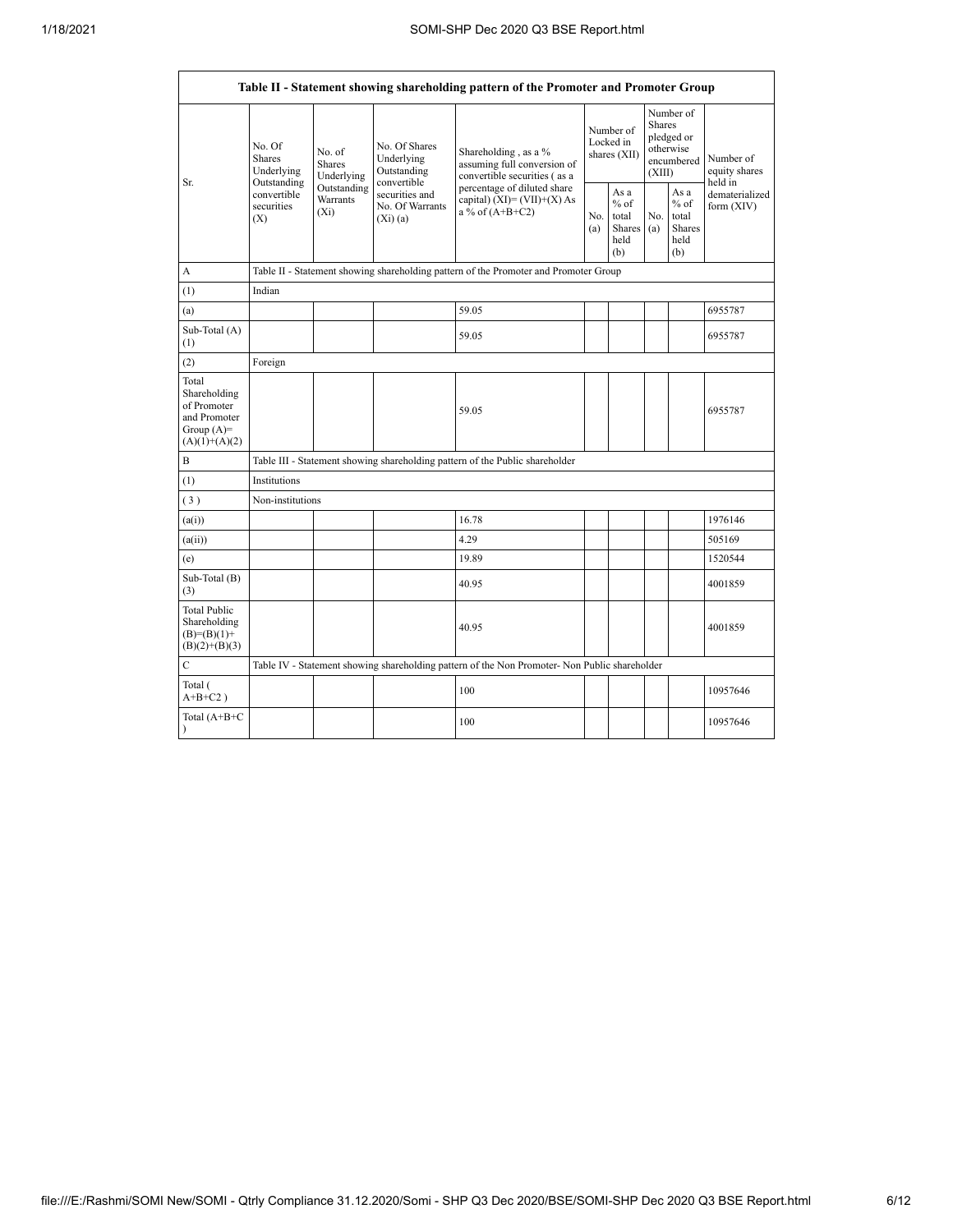| <b>Individuals/Hindu undivided Family</b>                                                                                                                                                |                                  |                              |                                             |                                         |                          |                          |                                 |  |  |  |  |  |  |
|------------------------------------------------------------------------------------------------------------------------------------------------------------------------------------------|----------------------------------|------------------------------|---------------------------------------------|-----------------------------------------|--------------------------|--------------------------|---------------------------------|--|--|--|--|--|--|
| 3<br>$\overline{c}$<br>$\overline{4}$<br>5<br>6<br>$\tau$<br>Searial No.<br>$\mathbf{1}$                                                                                                 |                                  |                              |                                             |                                         |                          |                          |                                 |  |  |  |  |  |  |
| Name of the<br>Shareholders (I)                                                                                                                                                          | <b>GAURAV</b><br><b>BHANSALI</b> | OM KUMARI<br><b>BHANSALI</b> | OM PRAKASH<br><b>BHANSALI</b><br><b>HUF</b> | OM<br><b>PRAKASH</b><br><b>BHANSALI</b> | PRIYA<br><b>BHANSALI</b> | RUCHI<br><b>BHANSALI</b> | <b>VIMAL</b><br><b>BHANSALI</b> |  |  |  |  |  |  |
| PAN (II)                                                                                                                                                                                 | ADDPB0795R                       | ABFPB0643N                   | AAAHO7932H                                  | AAYPB9950G                              | AGQPB6184Q               | AIIPB0949H               | ADDPB0794Q                      |  |  |  |  |  |  |
| No. of fully paid<br>up equity shares<br>held (IV)                                                                                                                                       | 572335                           | 1091221                      | 135000                                      | 4417011                                 | 68691                    | 72689                    | 598840                          |  |  |  |  |  |  |
| No. Of Partly paid-<br>up equity shares<br>held (V)                                                                                                                                      |                                  |                              |                                             |                                         |                          |                          |                                 |  |  |  |  |  |  |
| No. Of shares<br>underlying<br>Depository<br>Receipts (VI)                                                                                                                               |                                  |                              |                                             |                                         |                          |                          |                                 |  |  |  |  |  |  |
| Total nos. shares<br>held $(VII) = (IV) +$<br>$(V)$ + $(VI)$                                                                                                                             | 572335                           | 1091221                      | 135000                                      | 4417011                                 | 68691                    | 72689                    | 598840                          |  |  |  |  |  |  |
| Shareholding as a<br>% of total no. of<br>shares (calculated<br>as per SCRR,<br>1957) (VIII) As a<br>% of $(A+B+C2)$                                                                     | 4.86                             | 9.26                         | 1.15                                        | 37.5                                    | 0.58                     | 0.62                     | 5.08                            |  |  |  |  |  |  |
| Number of Voting Rights held in each class of securities (IX)                                                                                                                            |                                  |                              |                                             |                                         |                          |                          |                                 |  |  |  |  |  |  |
| Class eg:X                                                                                                                                                                               | 572335                           | 1091221                      | 135000                                      | 4417011                                 | 68691                    | 72689                    | 598840                          |  |  |  |  |  |  |
| Class eg:y                                                                                                                                                                               |                                  |                              |                                             |                                         |                          |                          |                                 |  |  |  |  |  |  |
| Total                                                                                                                                                                                    | 572335                           | 1091221                      | 135000                                      | 4417011                                 | 68691                    | 72689                    | 598840                          |  |  |  |  |  |  |
| Total as a % of<br><b>Total Voting rights</b>                                                                                                                                            | 4.86                             | 9.26                         | 1.15                                        | 37.5                                    | 0.58                     | 0.62                     | 5.08                            |  |  |  |  |  |  |
| No. Of Shares<br>Underlying<br>Outstanding<br>convertible<br>securities (X)                                                                                                              |                                  |                              |                                             |                                         |                          |                          |                                 |  |  |  |  |  |  |
| No. of Shares<br>Underlying<br>Outstanding<br>Warrants (Xi)                                                                                                                              |                                  |                              |                                             |                                         |                          |                          |                                 |  |  |  |  |  |  |
| No. Of Shares<br>Underlying<br>Outstanding<br>convertible<br>securities and No.<br>Of Warrants (Xi)<br>(a)                                                                               |                                  |                              |                                             |                                         |                          |                          |                                 |  |  |  |  |  |  |
| Shareholding, as a<br>% assuming full<br>conversion of<br>convertible<br>securities (as a<br>percentage of<br>diluted share<br>capital) (XI)=<br>$(VII)+(Xi)(a)$ As a<br>% of $(A+B+C2)$ | 4.86                             | 9.26                         | 1.15                                        | 37.5                                    | 0.58                     | 0.62                     | 5.08                            |  |  |  |  |  |  |
| Number of Locked in shares (XII)                                                                                                                                                         |                                  |                              |                                             |                                         |                          |                          |                                 |  |  |  |  |  |  |
| No. (a)                                                                                                                                                                                  |                                  |                              |                                             |                                         |                          |                          |                                 |  |  |  |  |  |  |
| As a % of total<br>Shares held (b)                                                                                                                                                       |                                  |                              |                                             |                                         |                          |                          |                                 |  |  |  |  |  |  |
| Number of Shares pledged or otherwise encumbered (XIII)                                                                                                                                  |                                  |                              |                                             |                                         |                          |                          |                                 |  |  |  |  |  |  |
| No. (a)<br>As a % of total<br>Shares held (b)                                                                                                                                            |                                  |                              |                                             |                                         |                          |                          |                                 |  |  |  |  |  |  |
| Number of equity<br>shares held in<br>dematerialized<br>form (XIV)                                                                                                                       | 572335                           | 1091221                      | 135000                                      | 4417011                                 | 68691                    | 72689                    | 598840                          |  |  |  |  |  |  |
| Reason for not providing PAN                                                                                                                                                             |                                  |                              |                                             |                                         |                          |                          |                                 |  |  |  |  |  |  |
| Reason for not<br>providing PAN                                                                                                                                                          |                                  |                              |                                             |                                         |                          |                          |                                 |  |  |  |  |  |  |
| Shareholder type                                                                                                                                                                         | Promoter                         | Promoter                     | Promoter                                    | Promoter                                | Promoter                 | Promoter                 | Promoter                        |  |  |  |  |  |  |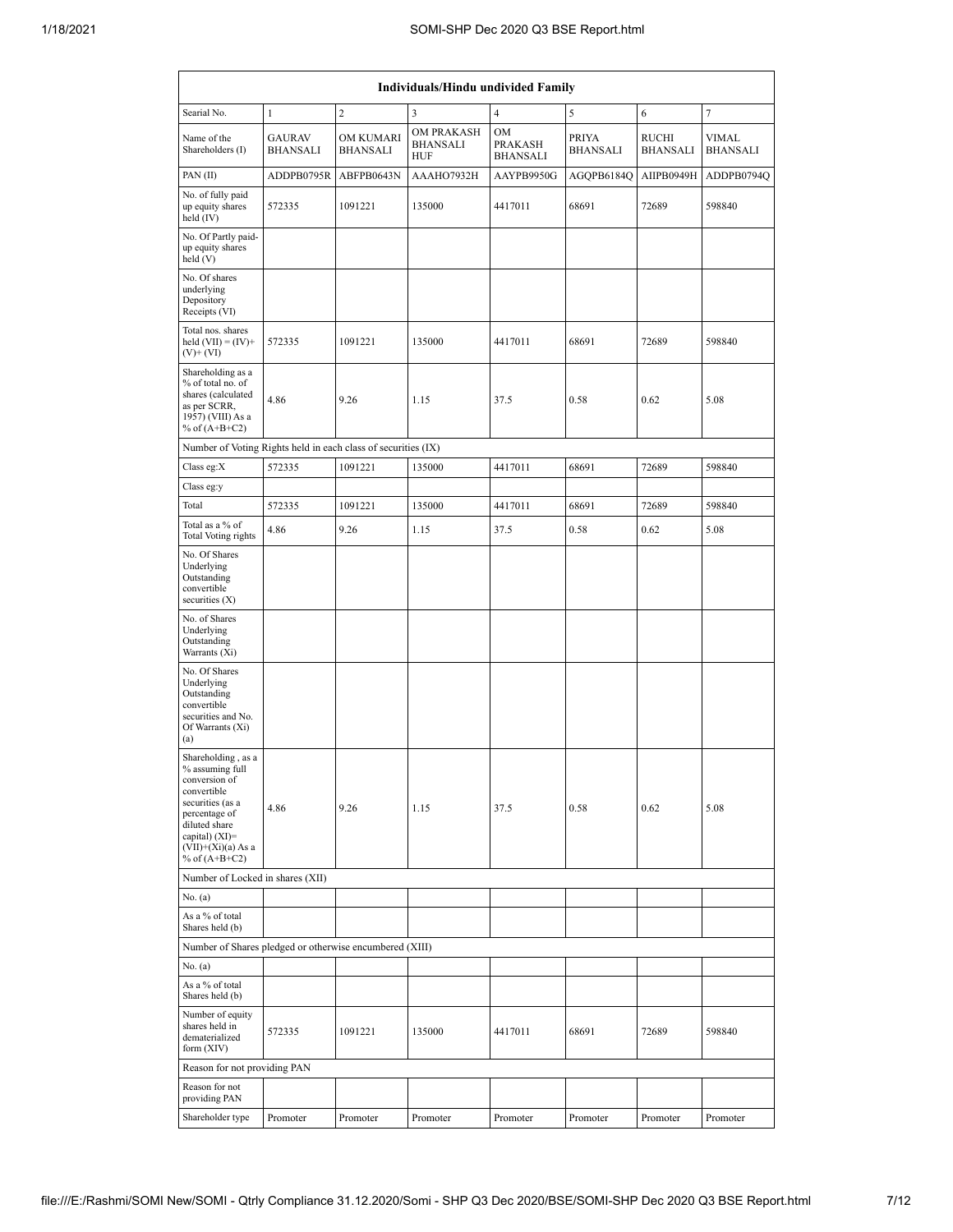| Individuals/Hindu undivided Family                                                                                                                                                           |                                                               |  |  |  |  |  |  |  |  |  |
|----------------------------------------------------------------------------------------------------------------------------------------------------------------------------------------------|---------------------------------------------------------------|--|--|--|--|--|--|--|--|--|
| Searial No.                                                                                                                                                                                  |                                                               |  |  |  |  |  |  |  |  |  |
| Name of the<br>Shareholders (I)                                                                                                                                                              | Click here to go back                                         |  |  |  |  |  |  |  |  |  |
| PAN (II)                                                                                                                                                                                     | Total                                                         |  |  |  |  |  |  |  |  |  |
| No. of fully paid<br>up equity shares<br>held $(IV)$                                                                                                                                         | 6955787                                                       |  |  |  |  |  |  |  |  |  |
| No. Of Partly paid-<br>up equity shares<br>held (V)                                                                                                                                          |                                                               |  |  |  |  |  |  |  |  |  |
| No. Of shares<br>underlying<br>Depository<br>Receipts (VI)                                                                                                                                   |                                                               |  |  |  |  |  |  |  |  |  |
| Total nos. shares<br>held $(VII) = (IV) +$<br>$(V)+(VI)$                                                                                                                                     | 6955787                                                       |  |  |  |  |  |  |  |  |  |
| Shareholding as a<br>% of total no. of<br>shares (calculated<br>as per SCRR,<br>1957) (VIII) As a<br>% of $(A+B+C2)$                                                                         | 59.05                                                         |  |  |  |  |  |  |  |  |  |
|                                                                                                                                                                                              | Number of Voting Rights held in each class of securities (IX) |  |  |  |  |  |  |  |  |  |
| Class eg:X                                                                                                                                                                                   | 6955787                                                       |  |  |  |  |  |  |  |  |  |
| Class eg:y                                                                                                                                                                                   |                                                               |  |  |  |  |  |  |  |  |  |
| Total                                                                                                                                                                                        | 6955787                                                       |  |  |  |  |  |  |  |  |  |
| Total as a % of<br><b>Total Voting rights</b>                                                                                                                                                | 59.05                                                         |  |  |  |  |  |  |  |  |  |
| No. Of Shares<br>Underlying<br>Outstanding<br>convertible<br>securities $(X)$                                                                                                                |                                                               |  |  |  |  |  |  |  |  |  |
| No. of Shares<br>Underlying<br>Outstanding<br>Warrants (Xi)                                                                                                                                  |                                                               |  |  |  |  |  |  |  |  |  |
| No. Of Shares<br>Underlying<br>Outstanding<br>convertible<br>securities and No.<br>Of Warrants (Xi)<br>(a)                                                                                   |                                                               |  |  |  |  |  |  |  |  |  |
| Shareholding, as a<br>% assuming full<br>conversion of<br>convertible<br>securities (as a<br>percentage of<br>diluted share<br>capital) $(XI)=$<br>$(VII)+(Xi)(a)$ As a<br>$%$ of $(A+B+C2)$ | 59.05                                                         |  |  |  |  |  |  |  |  |  |
| Number of Locked in shares (XII)                                                                                                                                                             |                                                               |  |  |  |  |  |  |  |  |  |
| No. (a)                                                                                                                                                                                      |                                                               |  |  |  |  |  |  |  |  |  |
| As a % of total<br>Shares held (b)                                                                                                                                                           |                                                               |  |  |  |  |  |  |  |  |  |
|                                                                                                                                                                                              | Number of Shares pledged or otherwise encumbered (XIII)       |  |  |  |  |  |  |  |  |  |
| No. (a)                                                                                                                                                                                      |                                                               |  |  |  |  |  |  |  |  |  |
| As a % of total<br>Shares held (b)                                                                                                                                                           |                                                               |  |  |  |  |  |  |  |  |  |
| Number of equity<br>shares held in<br>dematerialized<br>form (XIV)                                                                                                                           | 6955787                                                       |  |  |  |  |  |  |  |  |  |
| Reason for not providing PAN                                                                                                                                                                 |                                                               |  |  |  |  |  |  |  |  |  |
| Reason for not<br>providing PAN                                                                                                                                                              |                                                               |  |  |  |  |  |  |  |  |  |
| Shareholder type                                                                                                                                                                             |                                                               |  |  |  |  |  |  |  |  |  |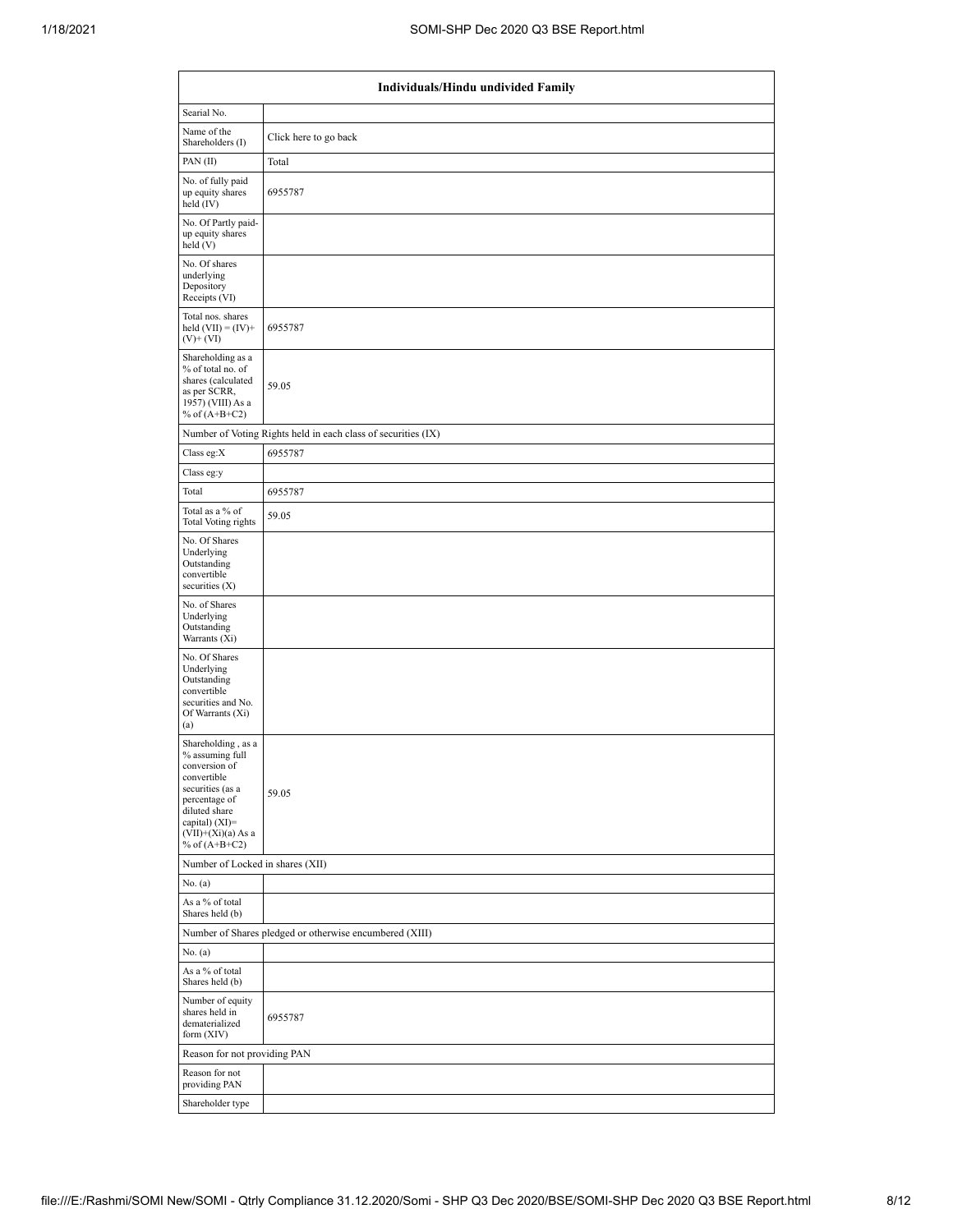٦

|                                                                                                                                                                                      | Individuals - ii. Individual shareholders holding nominal share capital in excess of Rs. 2 lakhs. |                    |                       |
|--------------------------------------------------------------------------------------------------------------------------------------------------------------------------------------|---------------------------------------------------------------------------------------------------|--------------------|-----------------------|
| Searial No.                                                                                                                                                                          | $\mathbf{1}$                                                                                      | $\overline{c}$     |                       |
| Name of the<br>Shareholders (I)                                                                                                                                                      | RAJENDRAKUMAR S BHIMRAJKA                                                                         | VARSHA SHARAD SHAH | Click here to go back |
| PAN (II)                                                                                                                                                                             | AETPB8730P                                                                                        | AAJPS0624H         | Total                 |
| No. of fully paid<br>up equity shares<br>held $(IV)$                                                                                                                                 | 275000                                                                                            | 126607             | 401607                |
| No. Of Partly paid-<br>up equity shares<br>held $(V)$                                                                                                                                |                                                                                                   |                    |                       |
| No. Of shares<br>underlying<br>Depository<br>Receipts (VI)                                                                                                                           |                                                                                                   |                    |                       |
| Total nos. shares<br>held $(VII) = (IV) +$<br>$(V)$ + $(VI)$                                                                                                                         | 275000                                                                                            | 126607             | 401607                |
| Shareholding as a<br>% of total no. of<br>shares (calculated<br>as per SCRR,<br>1957) (VIII) As a<br>% of $(A+B+C2)$                                                                 | 2.33                                                                                              | 1.07               | 3.41                  |
|                                                                                                                                                                                      | Number of Voting Rights held in each class of securities (IX)                                     |                    |                       |
| Class eg: X                                                                                                                                                                          | 275000                                                                                            | 126607             | 401607                |
| Class eg:y                                                                                                                                                                           |                                                                                                   |                    |                       |
| Total                                                                                                                                                                                | 275000                                                                                            | 126607             | 401607                |
| Total as a % of<br><b>Total Voting rights</b>                                                                                                                                        | 2.33                                                                                              | 1.07               | 3.41                  |
| No. Of Shares<br>Underlying<br>Outstanding<br>convertible<br>securities $(X)$                                                                                                        |                                                                                                   |                    |                       |
| No. of Shares<br>Underlying<br>Outstanding<br>Warrants (Xi)                                                                                                                          |                                                                                                   |                    |                       |
| No. Of Shares<br>Underlying<br>Outstanding<br>convertible<br>securities and No.<br>Of Warrants (Xi)<br>(a)                                                                           |                                                                                                   |                    |                       |
| Shareholding, as a<br>% assuming full<br>conversion of<br>convertible<br>securities (as a<br>percentage of<br>diluted share<br>capital) (XI)=<br>$(VII)+(X)$ As a %<br>of $(A+B+C2)$ | 2.33                                                                                              | 1.07               | 3.41                  |
| Number of Locked in shares (XII)                                                                                                                                                     |                                                                                                   |                    |                       |
| No. (a)                                                                                                                                                                              |                                                                                                   |                    |                       |
| As a % of total<br>Shares held (b)                                                                                                                                                   |                                                                                                   |                    |                       |
| Number of equity<br>shares held in<br>dematerialized<br>form $(XIV)$                                                                                                                 | 275000                                                                                            | 126607             | 401607                |
| Reason for not providing PAN                                                                                                                                                         |                                                                                                   |                    |                       |
| Reason for not<br>providing PAN                                                                                                                                                      |                                                                                                   |                    |                       |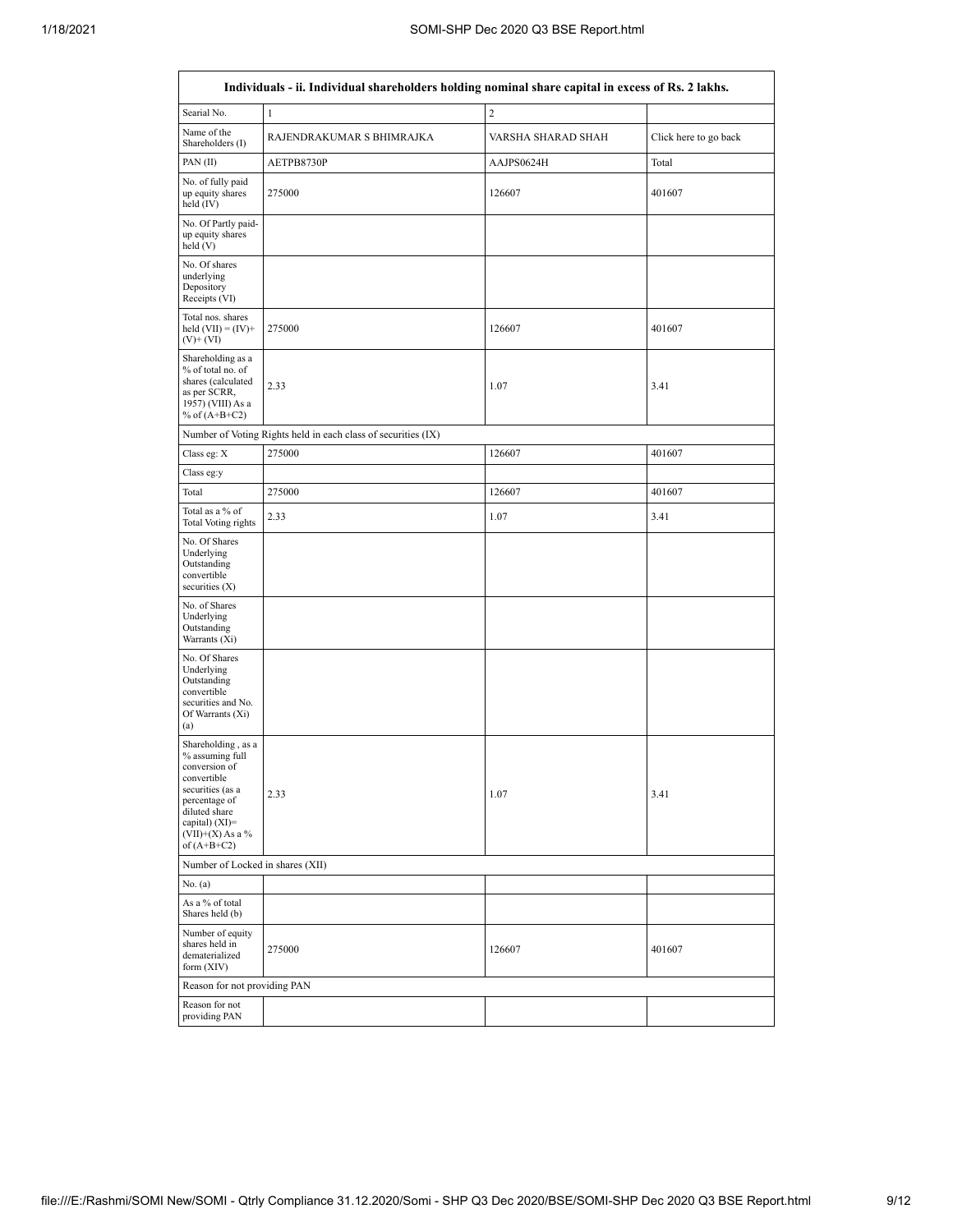| Any Other (specify)                                                                                                                                                                     |                                                                                                                     |                            |                                              |                                                                          |                                                             |                                                                     |                                              |  |  |  |  |  |  |  |
|-----------------------------------------------------------------------------------------------------------------------------------------------------------------------------------------|---------------------------------------------------------------------------------------------------------------------|----------------------------|----------------------------------------------|--------------------------------------------------------------------------|-------------------------------------------------------------|---------------------------------------------------------------------|----------------------------------------------|--|--|--|--|--|--|--|
| Searial No.                                                                                                                                                                             | $\overline{c}$<br>3<br>$\tau$<br>$\mathbf{1}$<br>$\overline{\mathcal{L}}$<br>5<br>6                                 |                            |                                              |                                                                          |                                                             |                                                                     |                                              |  |  |  |  |  |  |  |
| Category                                                                                                                                                                                | Clearing<br>Members                                                                                                 | <b>Bodies</b><br>Corporate | <b>Bodies</b><br>Corporate                   | <b>Bodies</b><br>Corporate                                               | <b>Bodies Corporate</b>                                     | <b>Bodies</b><br>Corporate                                          | <b>Bodies</b><br>Corporate                   |  |  |  |  |  |  |  |
| Category / More<br>than 1 percentage                                                                                                                                                    | Category                                                                                                            | Category                   | More than 1<br>percentage of<br>shareholding | More than 1<br>percentage of<br>shareholding                             | More than 1<br>percentage of<br>shareholding                | More than 1<br>percentage of<br>shareholding                        | More than 1<br>percentage of<br>shareholding |  |  |  |  |  |  |  |
| Name of the<br>Shareholders (I)                                                                                                                                                         | <b>JOSHNA</b><br><b>TRADING</b><br>TRADECOM<br><b>PRIVATE</b><br><b>PRIVATE</b><br><b>LIMITED</b><br><b>LIMITED</b> |                            | MANISH                                       | ROYAL JAISAL<br><b>FINANCIAL</b><br><b>CONSULTANTS PVT</b><br><b>LTD</b> | SAJOY<br><b>RUBBERS</b><br><b>PRIVATE</b><br><b>LIMITED</b> | <b>SINA</b><br><b>CHEMTRADE</b><br><b>PRIVATE</b><br><b>LIMITED</b> |                                              |  |  |  |  |  |  |  |
| PAN (II)                                                                                                                                                                                |                                                                                                                     |                            | AABCJ7088F                                   | AAECM7389P                                                               | AAECR2634L                                                  | AAKCS0552L                                                          | AAKCS0554N                                   |  |  |  |  |  |  |  |
| No. of the<br>Shareholders (I)                                                                                                                                                          | 30                                                                                                                  | 21                         | $\mathbf{1}$                                 | 1<br>1<br>1                                                              |                                                             |                                                                     | 1                                            |  |  |  |  |  |  |  |
| No. of fully paid<br>up equity shares<br>held (IV)                                                                                                                                      | 30529                                                                                                               | 2082630                    | 286000                                       | 301732                                                                   | 382553                                                      | 238000                                                              | 298000                                       |  |  |  |  |  |  |  |
| No. Of Partly paid-<br>up equity shares<br>held (V)                                                                                                                                     |                                                                                                                     |                            |                                              |                                                                          |                                                             |                                                                     |                                              |  |  |  |  |  |  |  |
| No. Of shares<br>underlying<br>Depository<br>Receipts (VI)                                                                                                                              |                                                                                                                     |                            |                                              |                                                                          |                                                             |                                                                     |                                              |  |  |  |  |  |  |  |
| Total nos, shares<br>held $(VII) = (IV) +$<br>$(V)$ + $(VI)$                                                                                                                            | 30529                                                                                                               | 2082630                    | 286000                                       | 301732                                                                   | 382553                                                      | 238000                                                              | 298000                                       |  |  |  |  |  |  |  |
| Shareholding as a<br>% of total no. of<br>shares (calculated<br>as per SCRR,<br>1957) (VIII) As a<br>% of $(A+B+C2)$                                                                    | 0.26                                                                                                                | 17.68                      | 2.43                                         | 2.56                                                                     | 3.25                                                        | 2.02                                                                | 2.53                                         |  |  |  |  |  |  |  |
| Number of Voting Rights held in each class of securities (IX)                                                                                                                           |                                                                                                                     |                            |                                              |                                                                          |                                                             |                                                                     |                                              |  |  |  |  |  |  |  |
| Class eg: X                                                                                                                                                                             | 30529                                                                                                               | 2082630                    | 286000                                       | 301732                                                                   | 382553                                                      | 238000                                                              | 298000                                       |  |  |  |  |  |  |  |
| Class eg:y                                                                                                                                                                              |                                                                                                                     |                            |                                              |                                                                          |                                                             |                                                                     |                                              |  |  |  |  |  |  |  |
| Total                                                                                                                                                                                   | 30529                                                                                                               | 2082630                    | 286000                                       | 301732                                                                   | 382553                                                      | 238000                                                              | 298000                                       |  |  |  |  |  |  |  |
| Total as a % of<br><b>Total Voting rights</b>                                                                                                                                           | 0.26                                                                                                                | 17.68                      | 2.43                                         | 2.56                                                                     | 3.25                                                        | 2.02                                                                | 2.53                                         |  |  |  |  |  |  |  |
| No. Of Shares<br>Underlying<br>Outstanding<br>convertible<br>securities $(X)$                                                                                                           |                                                                                                                     |                            |                                              |                                                                          |                                                             |                                                                     |                                              |  |  |  |  |  |  |  |
| No. of Shares<br>Underlying<br>Outstanding<br>Warrants (Xi)                                                                                                                             |                                                                                                                     |                            |                                              |                                                                          |                                                             |                                                                     |                                              |  |  |  |  |  |  |  |
| No. Of Shares<br>Underlying<br>Outstanding<br>convertible<br>securities and No.<br>Of Warrants (Xi)<br>(a)                                                                              |                                                                                                                     |                            |                                              |                                                                          |                                                             |                                                                     |                                              |  |  |  |  |  |  |  |
| Shareholding, as a<br>% assuming full<br>conversion of<br>convertible<br>securities (as a<br>percentage of<br>diluted share<br>capital) $(XI)$ =<br>$(VII)+(X)$ As a %<br>of $(A+B+C2)$ | 0.26                                                                                                                | 17.68                      | 2.43                                         | 2.56                                                                     | 3.25                                                        | 2.02                                                                | 2.53                                         |  |  |  |  |  |  |  |
| Number of Locked in shares (XII)                                                                                                                                                        |                                                                                                                     |                            |                                              |                                                                          |                                                             |                                                                     |                                              |  |  |  |  |  |  |  |
| No. (a)                                                                                                                                                                                 |                                                                                                                     |                            |                                              |                                                                          |                                                             |                                                                     |                                              |  |  |  |  |  |  |  |
| As a % of total<br>Shares held (b)                                                                                                                                                      |                                                                                                                     |                            |                                              |                                                                          |                                                             |                                                                     |                                              |  |  |  |  |  |  |  |
| Number of equity<br>shares held in<br>dematerialized<br>form (XIV)                                                                                                                      | 30529                                                                                                               | 1260630                    | $\mathbf{0}$                                 | 301732                                                                   | 382553                                                      | $\boldsymbol{0}$                                                    | $\boldsymbol{0}$                             |  |  |  |  |  |  |  |
| Reason for not providing PAN                                                                                                                                                            |                                                                                                                     |                            |                                              |                                                                          |                                                             |                                                                     |                                              |  |  |  |  |  |  |  |
| Reason for not<br>providing PAN                                                                                                                                                         |                                                                                                                     |                            |                                              |                                                                          |                                                             |                                                                     |                                              |  |  |  |  |  |  |  |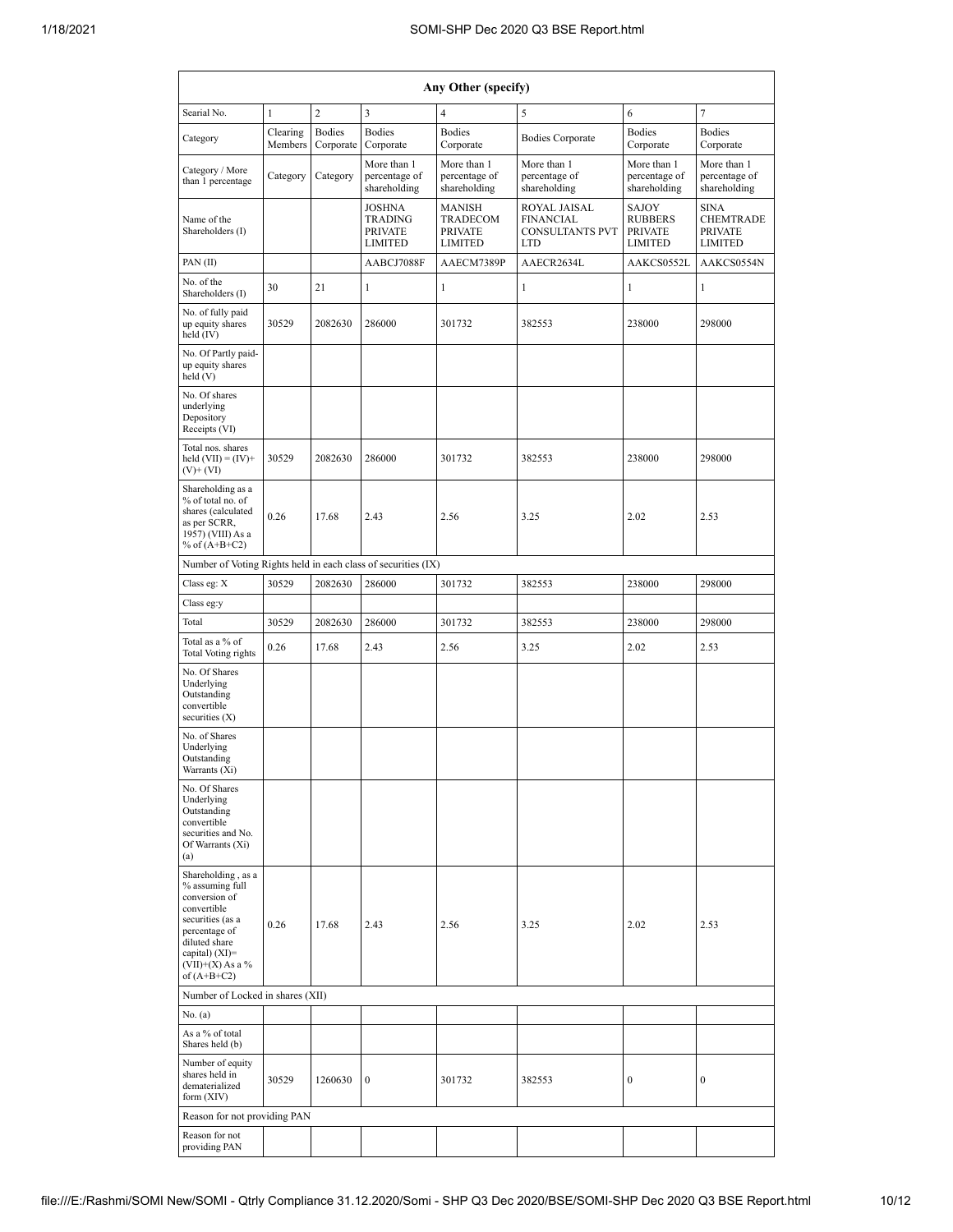| Any Other (specify)                                                                                                                                                                  |                                                               |                           |            |                       |  |  |  |  |  |  |  |  |
|--------------------------------------------------------------------------------------------------------------------------------------------------------------------------------------|---------------------------------------------------------------|---------------------------|------------|-----------------------|--|--|--|--|--|--|--|--|
| Searial No.                                                                                                                                                                          | 8                                                             | 9                         | 10         |                       |  |  |  |  |  |  |  |  |
| Category                                                                                                                                                                             | <b>Bodies Corporate</b>                                       | Non-Resident Indian (NRI) | <b>HUF</b> |                       |  |  |  |  |  |  |  |  |
| Category / More<br>than 1 percentage                                                                                                                                                 | More than 1 percentage of shareholding                        | Category                  | Category   |                       |  |  |  |  |  |  |  |  |
| Name of the<br>Shareholders (I)                                                                                                                                                      | TRANSLAND SHARES PRIVATE LIMITED                              |                           |            | Click here to go back |  |  |  |  |  |  |  |  |
| PAN (II)                                                                                                                                                                             | AADCT1253A                                                    |                           |            | Total                 |  |  |  |  |  |  |  |  |
| No. of the<br>Shareholders (I)                                                                                                                                                       | 1                                                             | 52                        | 168        | 271                   |  |  |  |  |  |  |  |  |
| No. of fully paid<br>up equity shares<br>held (IV)                                                                                                                                   | 456183                                                        | 56038                     | 173347     | 2342544               |  |  |  |  |  |  |  |  |
| No. Of Partly paid-<br>up equity shares<br>held (V)                                                                                                                                  |                                                               |                           |            |                       |  |  |  |  |  |  |  |  |
| No. Of shares<br>underlying<br>Depository<br>Receipts (VI)                                                                                                                           |                                                               |                           |            |                       |  |  |  |  |  |  |  |  |
| Total nos. shares<br>held $(VII) = (IV) +$<br>$(V)$ + $(VI)$                                                                                                                         | 456183                                                        | 56038                     | 173347     | 2342544               |  |  |  |  |  |  |  |  |
| Shareholding as a<br>% of total no. of<br>shares (calculated<br>as per SCRR,<br>1957) (VIII) As a<br>% of $(A+B+C2)$                                                                 | 3.87                                                          | 0.48                      | 1.47       | 19.89                 |  |  |  |  |  |  |  |  |
|                                                                                                                                                                                      | Number of Voting Rights held in each class of securities (IX) |                           |            |                       |  |  |  |  |  |  |  |  |
| Class eg: X                                                                                                                                                                          | 456183                                                        | 56038                     | 173347     | 2342544               |  |  |  |  |  |  |  |  |
| Class eg:y                                                                                                                                                                           |                                                               |                           |            |                       |  |  |  |  |  |  |  |  |
| Total                                                                                                                                                                                | 456183                                                        | 56038                     | 173347     | 2342544               |  |  |  |  |  |  |  |  |
| Total as a % of<br><b>Total Voting rights</b>                                                                                                                                        | 3.87                                                          | 0.48                      | 1.47       | 19.89                 |  |  |  |  |  |  |  |  |
| No. Of Shares<br>Underlying<br>Outstanding<br>convertible<br>securities $(X)$                                                                                                        |                                                               |                           |            |                       |  |  |  |  |  |  |  |  |
| No. of Shares<br>Underlying<br>Outstanding<br>Warrants (Xi)                                                                                                                          |                                                               |                           |            |                       |  |  |  |  |  |  |  |  |
| No. Of Shares<br>Underlying<br>Outstanding<br>convertible<br>securities and No.<br>Of Warrants (Xi)<br>(a)                                                                           |                                                               |                           |            |                       |  |  |  |  |  |  |  |  |
| Shareholding, as a<br>% assuming full<br>conversion of<br>convertible<br>securities (as a<br>percentage of<br>diluted share<br>capital) (XI)=<br>$(VII)+(X)$ As a %<br>of $(A+B+C2)$ | 3.87                                                          | 0.48                      | 1.47       | 19.89                 |  |  |  |  |  |  |  |  |
| Number of Locked in shares (XII)                                                                                                                                                     |                                                               |                           |            |                       |  |  |  |  |  |  |  |  |
| No. (a)                                                                                                                                                                              |                                                               |                           |            |                       |  |  |  |  |  |  |  |  |
| As a % of total<br>Shares held (b)                                                                                                                                                   |                                                               |                           |            |                       |  |  |  |  |  |  |  |  |
| Number of equity<br>shares held in<br>dematerialized<br>form (XIV)                                                                                                                   | 456183                                                        | 56038                     | 173347     | 1520544               |  |  |  |  |  |  |  |  |
| Reason for not providing PAN                                                                                                                                                         |                                                               |                           |            |                       |  |  |  |  |  |  |  |  |
| Reason for not<br>providing PAN                                                                                                                                                      |                                                               |                           |            |                       |  |  |  |  |  |  |  |  |